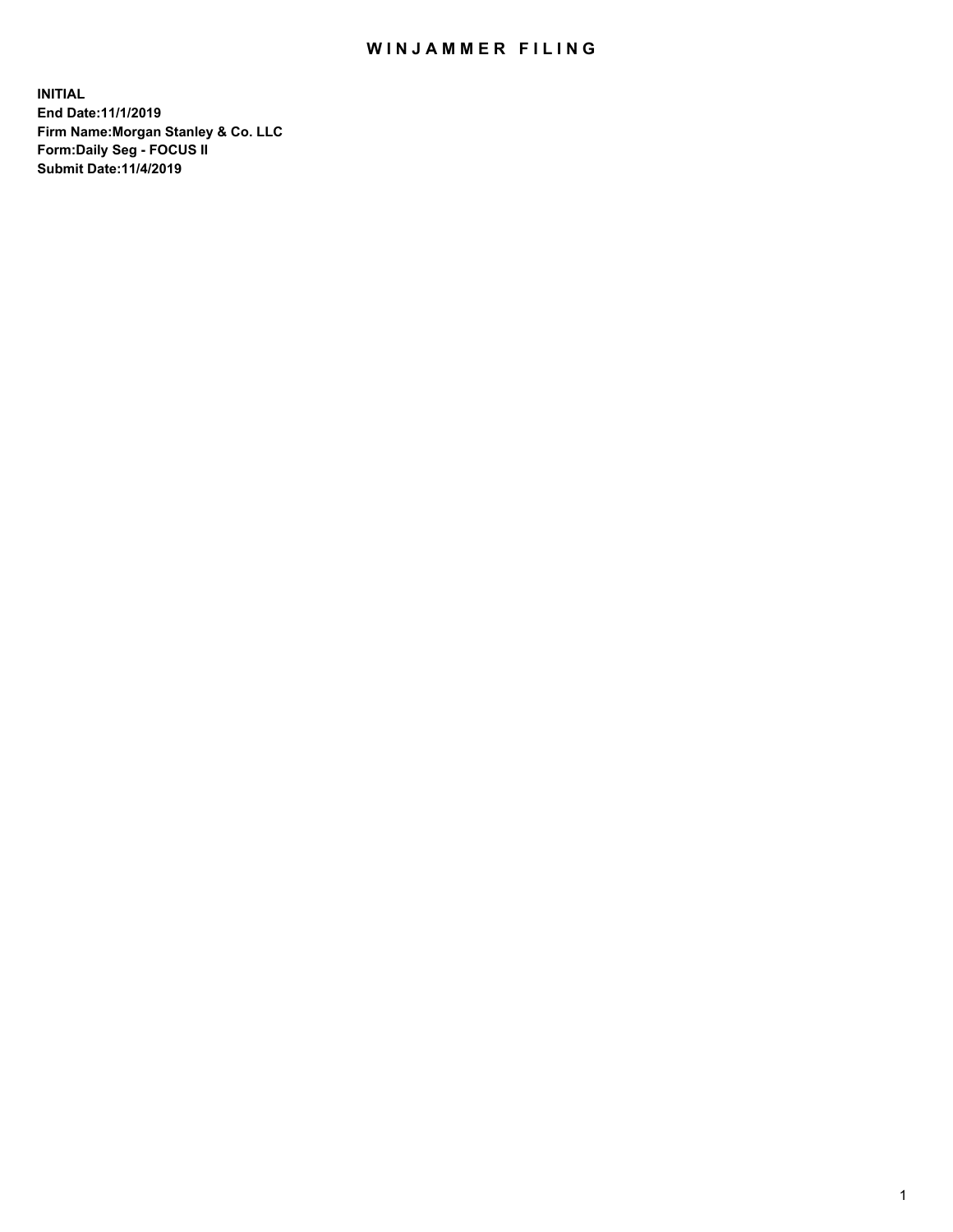**INITIAL End Date:11/1/2019 Firm Name:Morgan Stanley & Co. LLC Form:Daily Seg - FOCUS II Submit Date:11/4/2019 Daily Segregation - Cover Page**

| Name of Company                                                                                                                                                                                                                                                                                                                | Morgan Stanley & Co. LLC                               |
|--------------------------------------------------------------------------------------------------------------------------------------------------------------------------------------------------------------------------------------------------------------------------------------------------------------------------------|--------------------------------------------------------|
| <b>Contact Name</b>                                                                                                                                                                                                                                                                                                            | <b>Ikram Shah</b>                                      |
| <b>Contact Phone Number</b>                                                                                                                                                                                                                                                                                                    | 212-276-0963                                           |
| <b>Contact Email Address</b>                                                                                                                                                                                                                                                                                                   | Ikram.shah@morganstanley.com                           |
| FCM's Customer Segregated Funds Residual Interest Target (choose one):<br>a. Minimum dollar amount: ; or<br>b. Minimum percentage of customer segregated funds required:% ; or<br>c. Dollar amount range between: and; or<br>d. Percentage range of customer segregated funds required between:% and%.                         | 235,000,000<br><u>0</u><br><u>0 0</u><br>0 Q           |
| FCM's Customer Secured Amount Funds Residual Interest Target (choose one):<br>a. Minimum dollar amount: ; or<br>b. Minimum percentage of customer secured funds required:%; or<br>c. Dollar amount range between: and; or<br>d. Percentage range of customer secured funds required between:% and%.                            | 140,000,000<br><u>0</u><br><u>00</u><br>0 <sub>0</sub> |
| FCM's Cleared Swaps Customer Collateral Residual Interest Target (choose one):<br>a. Minimum dollar amount: ; or<br>b. Minimum percentage of cleared swaps customer collateral required:% ; or<br>c. Dollar amount range between: and; or<br>d. Percentage range of cleared swaps customer collateral required between:% and%. | 92,000,000<br><u>0</u><br><u>00</u><br>0 <sub>0</sub>  |

Attach supporting documents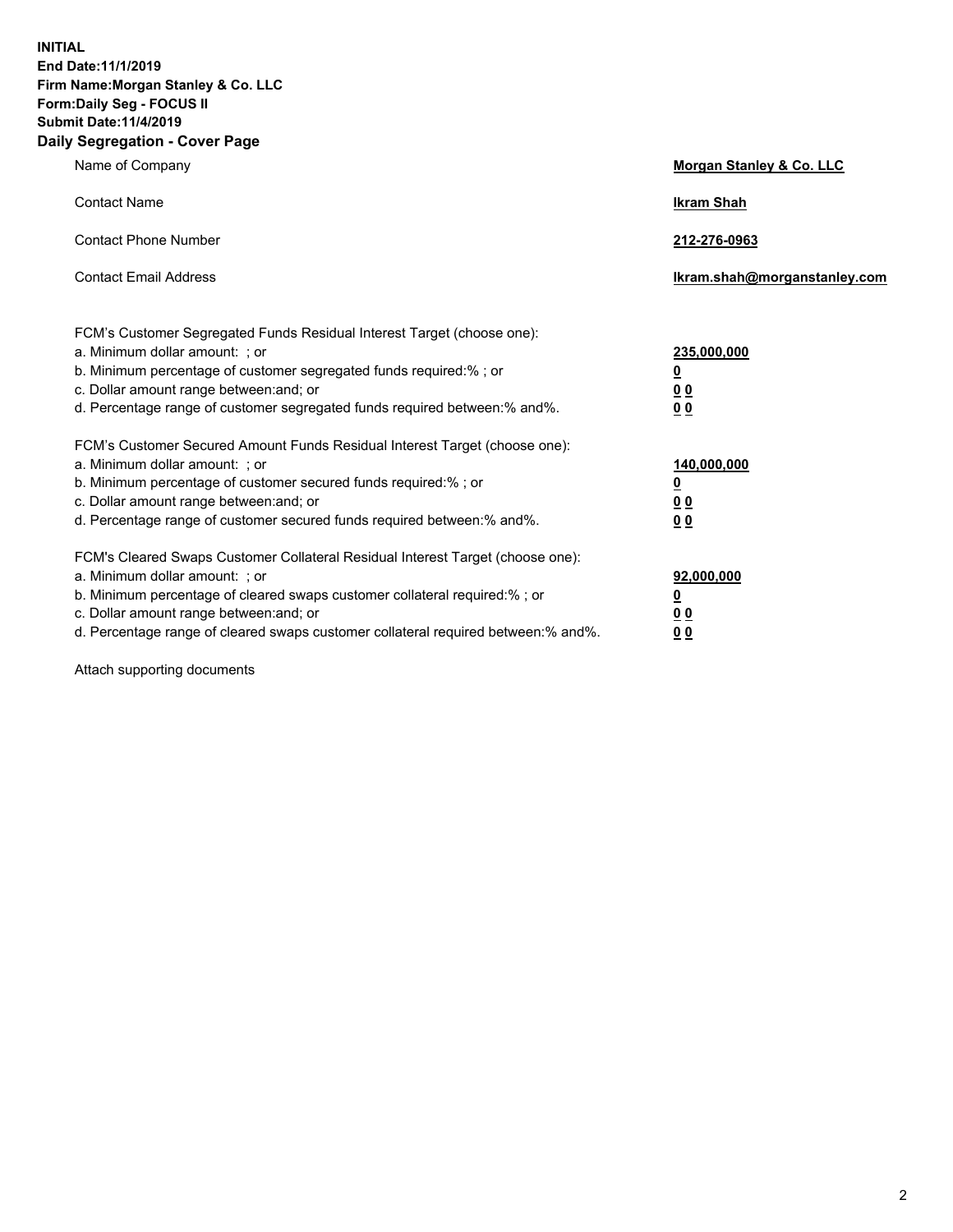## **INITIAL End Date:11/1/2019 Firm Name:Morgan Stanley & Co. LLC Form:Daily Seg - FOCUS II Submit Date:11/4/2019 Daily Segregation - Secured Amounts**

Foreign Futures and Foreign Options Secured Amounts Amount required to be set aside pursuant to law, rule or regulation of a foreign government or a rule of a self-regulatory organization authorized thereunder 1. Net ledger balance - Foreign Futures and Foreign Option Trading - All Customers A. Cash **2,761,055,646** [7315] B. Securities (at market) **2,269,517,100** [7317] 2. Net unrealized profit (loss) in open futures contracts traded on a foreign board of trade **367,082,157** [7325] 3. Exchange traded options a. Market value of open option contracts purchased on a foreign board of trade **24,218,626** [7335] b. Market value of open contracts granted (sold) on a foreign board of trade **-28,062,067** [7337] 4. Net equity (deficit) (add lines 1. 2. and 3.) **5,393,811,462** [7345] 5. Account liquidating to a deficit and account with a debit balances - gross amount **22,619,372** [7351] Less: amount offset by customer owned securities **-20,830,256** [7352] **1,789,116** 6. Amount required to be set aside as the secured amount - Net Liquidating Equity Method (add lines 4 and 5) 7. Greater of amount required to be set aside pursuant to foreign jurisdiction (above) or line 6. FUNDS DEPOSITED IN SEPARATE REGULATION 30.7 ACCOUNTS

- 1. Cash in banks
	- A. Banks located in the United States **201,051,859** [7500]
	- B. Other banks qualified under Regulation 30.7 **539,353,412** [7520] **740,405,271**
- 2. Securities
	- A. In safekeeping with banks located in the United States **574,072,551** [7540]
	- B. In safekeeping with other banks qualified under Regulation 30.7 **0** [7560] **574,072,551** [7570]
- 3. Equities with registered futures commission merchants
	-
	- B. Securities **0** [7590]
	- C. Unrealized gain (loss) on open futures contracts **-14,593** [7600]
	- D. Value of long option contracts **0** [7610]
- E. Value of short option contracts **0** [7615] **10,036,115** [7620]
- 4. Amounts held by clearing organizations of foreign boards of trade
	- A. Cash **0** [7640]
	- B. Securities **0** [7650]
	- C. Amount due to (from) clearing organization daily variation **0** [7660]
	- D. Value of long option contracts **0** [7670]
	- E. Value of short option contracts **0** [7675] **0** [7680]
- 5. Amounts held by members of foreign boards of trade
	-
	-
	- C. Unrealized gain (loss) on open futures contracts **367,096,750** [7720]
	- D. Value of long option contracts **24,218,626** [7730]
	- E. Value of short option contracts **-28,062,067** [7735] **4,261,978,296**
- 6. Amounts with other depositories designated by a foreign board of trade **0** [7760]
- 7. Segregated funds on hand **0** [7765]
- 8. Total funds in separate section 30.7 accounts **5,586,492,233** [7770]
- 9. Excess (deficiency) Set Aside for Secured Amount (subtract line 7 Secured Statement Page 1 from Line 8)
- 10. Management Target Amount for Excess funds in separate section 30.7 accounts **140,000,000** [7780]
- 11. Excess (deficiency) funds in separate 30.7 accounts over (under) Management Target **50,891,655** [7785]

**0** [7305]

[7354] **5,395,600,578** [7355]

**5,395,600,578** [7360]

[7530]

A. Cash **10,050,708** [7580]

 A. Cash **2,203,280,438** [7700] B. Securities **1,695,444,549** [7710] [7740] **190,891,655** [7380]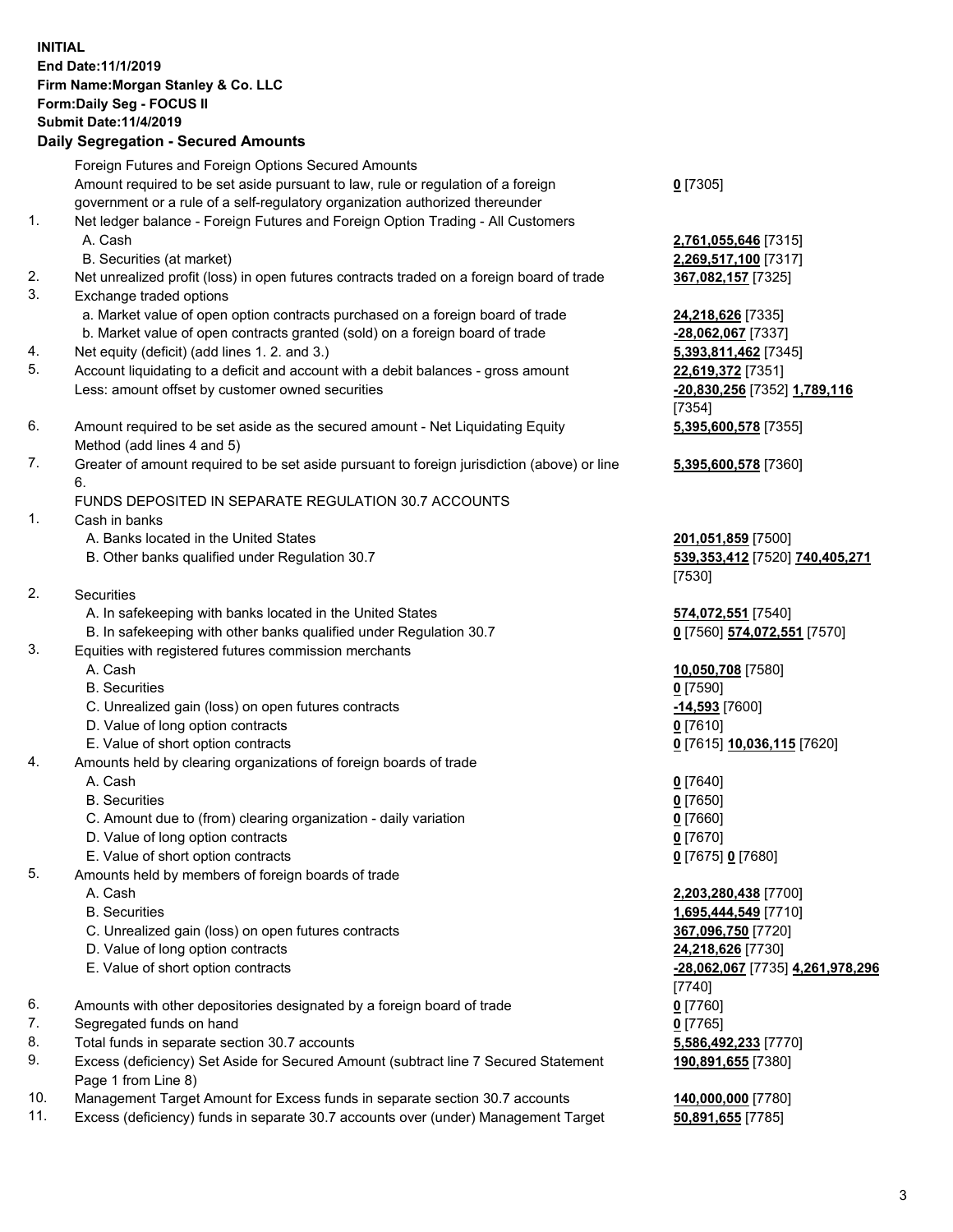**INITIAL End Date:11/1/2019 Firm Name:Morgan Stanley & Co. LLC Form:Daily Seg - FOCUS II Submit Date:11/4/2019 Daily Segregation - Segregation Statement** SEGREGATION REQUIREMENTS(Section 4d(2) of the CEAct) 1. Net ledger balance A. Cash **11,106,004,803** [7010] B. Securities (at market) **6,548,461,616** [7020] 2. Net unrealized profit (loss) in open futures contracts traded on a contract market **-213,399,688** [7030] 3. Exchange traded options A. Add market value of open option contracts purchased on a contract market **442,163,471** [7032] B. Deduct market value of open option contracts granted (sold) on a contract market **-258,510,478** [7033] 4. Net equity (deficit) (add lines 1, 2 and 3) **17,624,719,724** [7040] 5. Accounts liquidating to a deficit and accounts with debit balances - gross amount **594,730,496** [7045] Less: amount offset by customer securities **-593,264,735** [7047] **1,465,761** [7050] 6. Amount required to be segregated (add lines 4 and 5) **17,626,185,485** [7060] FUNDS IN SEGREGATED ACCOUNTS 7. Deposited in segregated funds bank accounts A. Cash **4,443,888,392** [7070] B. Securities representing investments of customers' funds (at market) **0** [7080] C. Securities held for particular customers or option customers in lieu of cash (at market) **688,335,291** [7090] 8. Margins on deposit with derivatives clearing organizations of contract markets A. Cash **6,630,885,324** [7100] B. Securities representing investments of customers' funds (at market) **0** [7110] C. Securities held for particular customers or option customers in lieu of cash (at market) **5,860,126,325** [7120] 9. Net settlement from (to) derivatives clearing organizations of contract markets **98,554,930** [7130] 10. Exchange traded options A. Value of open long option contracts **442,163,471** [7132] B. Value of open short option contracts **-258,510,478** [7133] 11. Net equities with other FCMs A. Net liquidating equity **7,789,676** [7140] B. Securities representing investments of customers' funds (at market) **0** [7160] C. Securities held for particular customers or option customers in lieu of cash (at market) **0** [7170] 12. Segregated funds on hand **0** [7150] 13. Total amount in segregation (add lines 7 through 12) **17,913,232,931** [7180] 14. Excess (deficiency) funds in segregation (subtract line 6 from line 13) **287,047,446** [7190]

- 15. Management Target Amount for Excess funds in segregation **235,000,000** [7194]
- 16. Excess (deficiency) funds in segregation over (under) Management Target Amount Excess

**52,047,446** [7198]